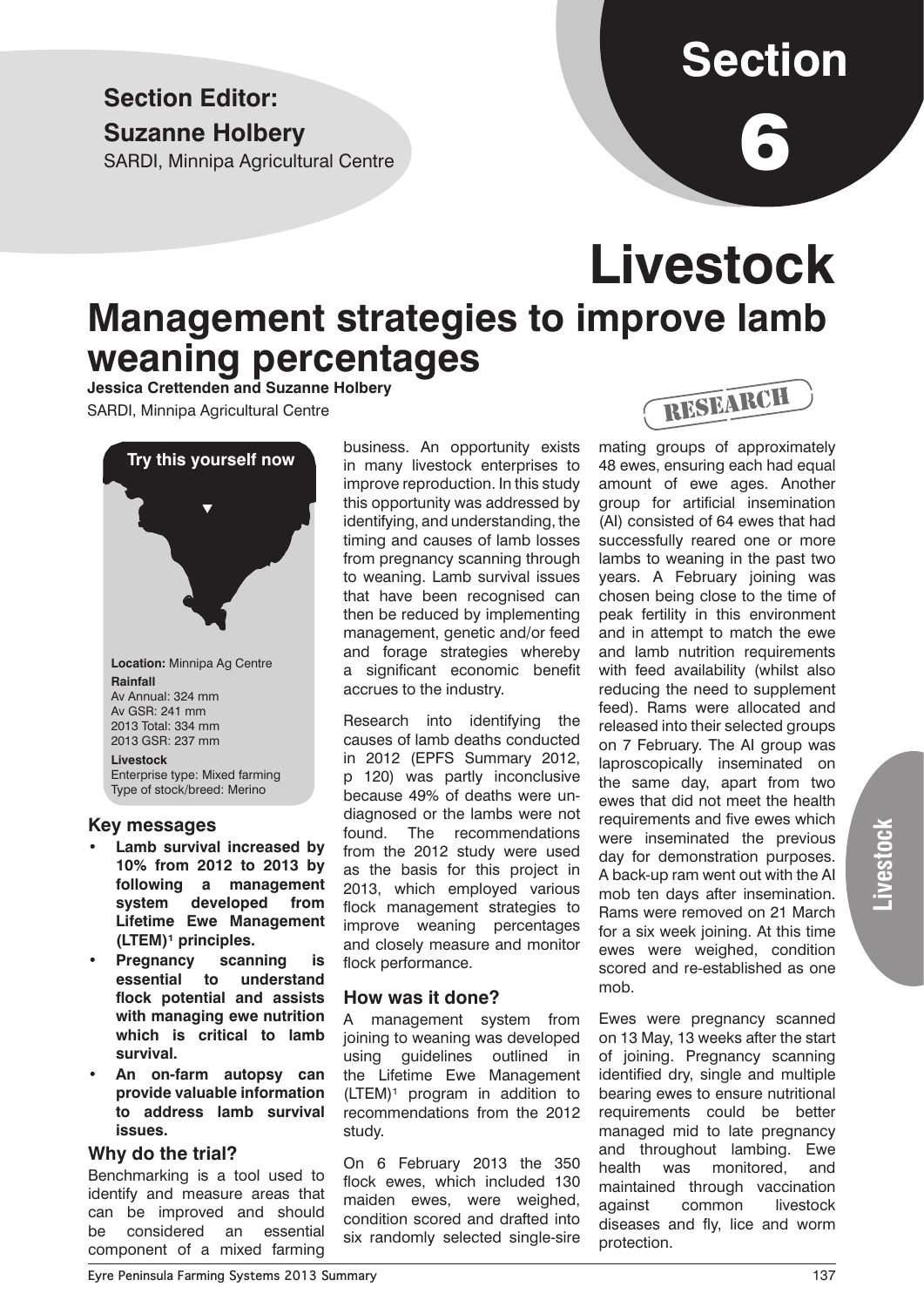The vaccine also contained Selenium for improved immune system performance and the vitamin B12 to assist with the ewe's ability to cope with stress.

Monitoring for predator activity via trail cameras with day and nighttime capability began in March and continued until the end of lambing. Predator monitoring also included recording of visual observations on the property. Fox lights (devices designed to randomly flash in alternating sequences to simulate the headlights of a vehicle or flashlight typical of hunting procedure with firearms) were put out at beginning of lambing in strategic locations in each paddock in an attempt to frighten foxes away from the lambing ewes. Poison baits were put out on 15 July in response to a wild cat and fox population influx, presumably as a response to lambing, until a rain event three weeks later. A trap was also put out at this time after multiple sightings of cats in a particular paddock. As a demonstration of another predator control option, two wether alpacas were run with the AI mob throughout lambing.

Six paddocks ranging from 3.4 to 6.2 ha in size were chosen for lambing based on feed availability, shelter and optimal space for individual ewes to bond with their lambs after birth. Paddocks consisted of mallee scrub, saltbush, olive trees, annual grasses, medic and broadleaf weeds. Prior to lambing, paddocks were monitored and biomass cuts were taken and tested to ensure that ewes would receive their nutritional requirements. Biomass was also measured on 11 and 23 July to estimate feed on offer. Ewes in paddocks with high stocking rates were allowed access to neighbouring broadacre pasture once feed reserves became low. Supplements in the form of licks and blocks were provided ad lib from the start of lambing until weaning. Oaten hay was tested for nutritional quality and provided ad lib towards the end of lambing as fresh pastures began to deteriorate.

Ewes were side-branded (for identification) and drafted into lambing groups on 27 June based on their pregnancy scan result. There were four mobs of approximately 45 ewes bearing multiple lambs, one group of 69 single-bearing ewes, the AI mob of 64 ewes and a mob of dry ewes. The AI ewes remained as one mob throughout lambing and were not drafted according to pregnancy scan result.

Lambing commenced on 4 July and the last lamb was born on 17 August. Lamb birth dates were recorded daily, lambs were individually identified (to both sire and dam) and tagged. Birth weight, birth type, rectal temperature, lamb vigour and ewe maternal temperament was also recorded, along with any other observations about ewe or lamb behaviour. In the case of lamb death prior to weaning a basic autopsy was conducted to establish the most likely cause of death. If the cause of death could not be determined laboratory analysis was used to make a diagnosis.

Lamb marking was undertaken on 22 August and included tail docking, castrating, EID ear tagging and vaccination. At weaning on 18 October lamb and ewe weights were recorded and ewes were condition scored to measure the impact of lambing and to understand their requirements for recovery.

#### **What happened?**

From the 350 ewes joined, 534 lambs were scanned, equating to 153%. One sire group had a below average result with 29 out of 45 (56%) ewes scanning dry. After establishing that the ram had no physical injury or abnormality, it was concluded he had an unknown fertility issue.

The result for the 350 ewes included 46 dry, 89 singles, 202 twins, 11 triplets and 2 quadruplets. At birth 531 lambs were tagged, equating to152%, including lambs that were found deceased at the birth site. The number of lambs weaned was 448, equating to 128%. In the

AI group, 45 out of the 62 ewes inseminated became pregnant with 69 lambs weaned, equating to 111%.

Birth weight (measured at 2-24 hours after birth) ranged from 2.5 to 8.2 kg, averaging 5.4 kg for singles, 6.1 kg for twins, 5.3 kg for triplets and 4.8 kg for quadruplets. Rectal temperature measured on live lambs ranged from 34.5 to 40.5°C with an average of 39°C. The ewe maternal temperament and lamb vigour was measured as an objective score of 1 to 5 (with 1 being poor and 5 being excellent). Interestingly, the maternal temperament score increased with the higher number of lambs born per ewe with a score of 3.5, 3.6 and 4 for the singles, twins and triplets/quadruplets respectively. However, this can possibly be explained by the greater number of maiden and younger ewes that gave birth to single lambs as opposed to multiples (indicative of better maternal instinct in older ewes).

Between scanning and weaning, five ewes died from reproductiverelated causes including pregnancy toxaemia, dystocia (labour difficulty) and mastitis. Between tagging at birth and weaning 83 lambs died, with 24% of carcases 'not found' and autopsies unable to be conducted on 10% of the deceased lambs due to secondary predation. These were labelled 'undiagnosed'. The majority of lambs died when they were less than a week old (70%), with 32% of these dead within the first day. Of the deceased lambs, 29 were born to maiden ewes. There were more deceased multiples (83%) than singles (13%), with 4% recorded as unknown birth type. The autopsy results are displayed in Figure 1, which also shows the results from the 2012 study.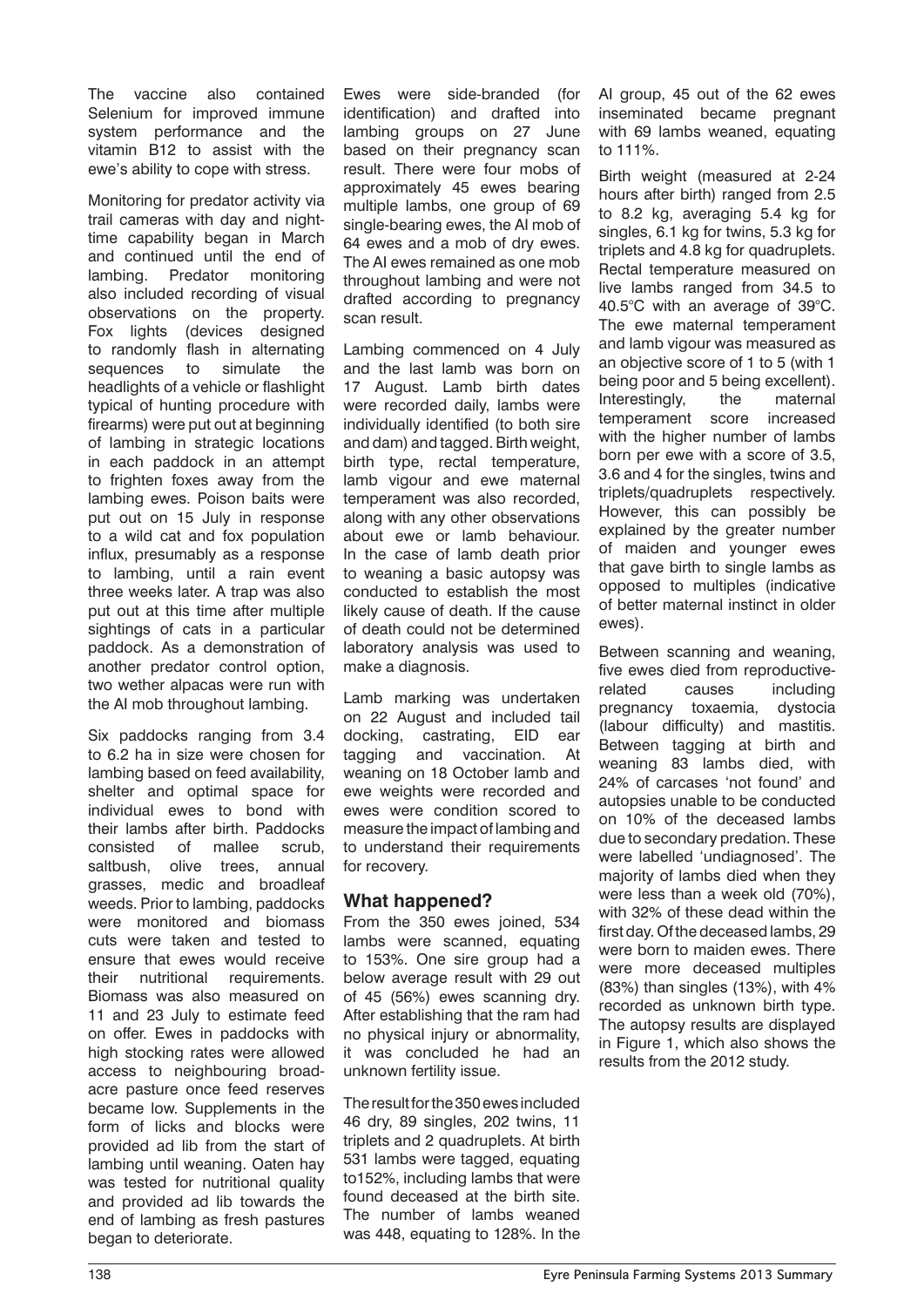

*Figure 1 Autopsy results for the deceased lambs in the Minnipa Agricultural Centre flock 2012 and 2013 drop from birth until weaning*

*\*other includes injury, infection and misadventure*

*Note: the 43 (2012) and 20 (2013) 'not found' deceased lambs are not displayed on the graph*

|  |  |  |  |  |  | Table 1 The reproductive performance of the Minnipa flock in 2012 and 2013 |
|--|--|--|--|--|--|----------------------------------------------------------------------------|
|--|--|--|--|--|--|----------------------------------------------------------------------------|

| Year | <b>Ewes joined</b> | Pregnancy<br>scanning | Lambing    | Weaning    | Lamb<br>deaths* | Foetuses** |
|------|--------------------|-----------------------|------------|------------|-----------------|------------|
| 2012 | 374                | 557 (149%)            | 563 (150%) | 443 (118%) | 120             | 30%        |
| 2013 | 350                | 534 (153%)            | 531 (152%) | 448 (128%) | 83              | 25%        |

*\*lambs deceased during or after birth*

*\*\*per cent mortality from scanning through to weaning, including foetuses aborted*

Monitoring pre-lambing suggested that predator populations were low. However, one week into lambing it became clear from autopsy data that predators had moved into the area. From March until the end of August there were thirteen sightings of cats, eight of foxes, two of dogs and two of eagles. A baiting program was implemented with baits placed at strategic locations in close proximity to the lambing ewes and water points. Over the baiting program only two out of ten baits were taken suggesting there was enough afterbirth and carcases to scavenge during this time. Fox lights may have worked as a deterrent for a short time after they were initially installed in the paddocks but any effect was short lived as predators became accustomed to their presence.

#### **What does this mean?**

Using a 'best practice' management system assisted the Minnipa flock to increase lamb survival percentage by 10% (Table 1).

Each individual cause of lamb death from conception to weaning was analysed separately to identify the sequence of events that occurred to both the ewe and lamb during this time. With this information, targeted responses could be implemented immediately and/or into the future.

Lamb survival is an important factor determining success in a flock and this is driven by ewe performance. The importance of understanding ewe nutrition requirements during pregnancy and throughout lambing was the major catalyst for the success. Pregnancy scanning was the initial process by which nutritional decisions needed to be made, as the use of this information and subsequent changes in management practices reduced the chance of potential losses. In particular, the information obtained from scanning for single and multiple bearing ewes increased flock productivity considerably, as multiple bearing ewes required different amounts of nutrition to single bearing ewes and dry ewes, given that a foetus can grow two thirds of its actual size in the third trimester.

In 2013, fewer deaths were associated with starvation, mismothering and exposure (referred to as the SME complex) collectively when compared to 2012. This is most likely attributed to better managed, multiple bearing ewes and a subsequent increase in lamb birth weight combined with reduced stocking rates to alleviate the likelihood of mismothering. By managing ewe nutrition according to pregnancy status, maintenance of body condition in single and twin bearing ewes could be maintained. This result is highlighted by an increase in lamb birth weight of 0.4 kg and 0.6 kg in twins and triplets/ quadruplets respectively from 2012 to 2013. Associated benefits included the ewe spending more time at the birth site (allowing lambs to obtain their first essential drink containing colostrum to build their immune system), better ewe milk supply, more energy for labour and healthier lambs that were able to follow their mother during grazing and were not as susceptible to predation.